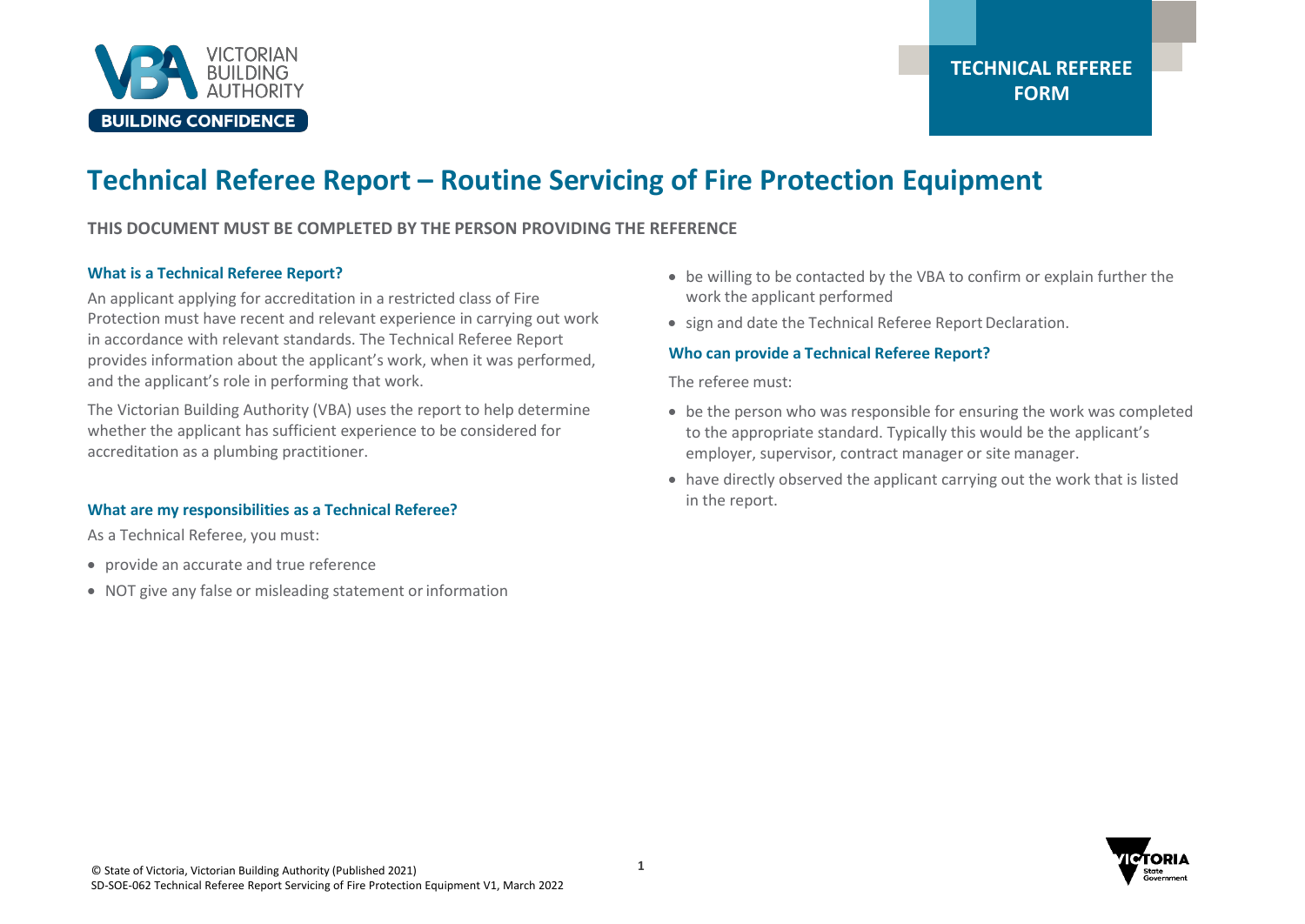

# **Technical Referee Report – Fire Protection work**

| DETAILS OF THE TECHNICAL REFEREE                                |  |
|-----------------------------------------------------------------|--|
| Given name:                                                     |  |
| Surname:                                                        |  |
| Date of birth:                                                  |  |
| Address:                                                        |  |
| Contact number:                                                 |  |
| VBA practitioner number:                                        |  |
| Fire protection accreditation name and<br>accreditation number: |  |
| <b>EMPLOYER DETAILS</b>                                         |  |
| Name of company:                                                |  |
| Name of employer (if this is not you):                          |  |
| Your position at this company:                                  |  |
| ABN:                                                            |  |
| Address:                                                        |  |
| Contact number:                                                 |  |

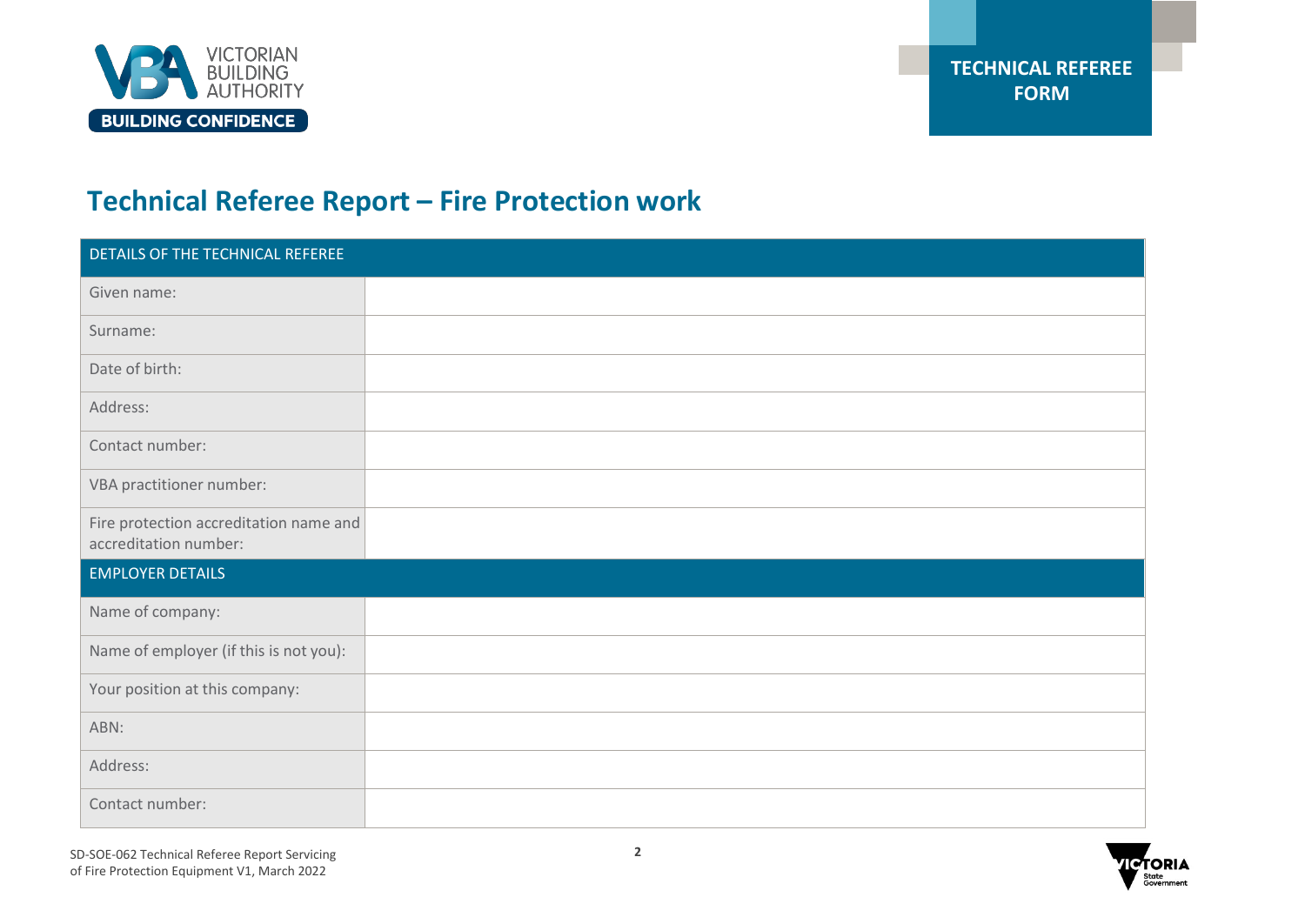

**Use this form to tell us about Fire Protection work the applicant carried out under your supervision.**

| DETAILS OF THE APPLICANT FOR WHOM YOU ARE PROVIDING THE TECHNICAL REFEREE REPORT |                                                                         |                                               |  |
|----------------------------------------------------------------------------------|-------------------------------------------------------------------------|-----------------------------------------------|--|
| First name:                                                                      |                                                                         |                                               |  |
| Surname:                                                                         |                                                                         |                                               |  |
| <b>TYPE OF EMPLOYMENT</b><br>(Tick the relevant box/es)                          |                                                                         | PERIOD OF SUPERVISION: FROM - TO (Month/Year) |  |
|                                                                                  | Apprentice                                                              |                                               |  |
|                                                                                  | Full time                                                               |                                               |  |
|                                                                                  | Part time (please also include<br>average number of hours per<br>month) |                                               |  |
|                                                                                  | Casual (please also include<br>average number of hours per<br>month)    |                                               |  |

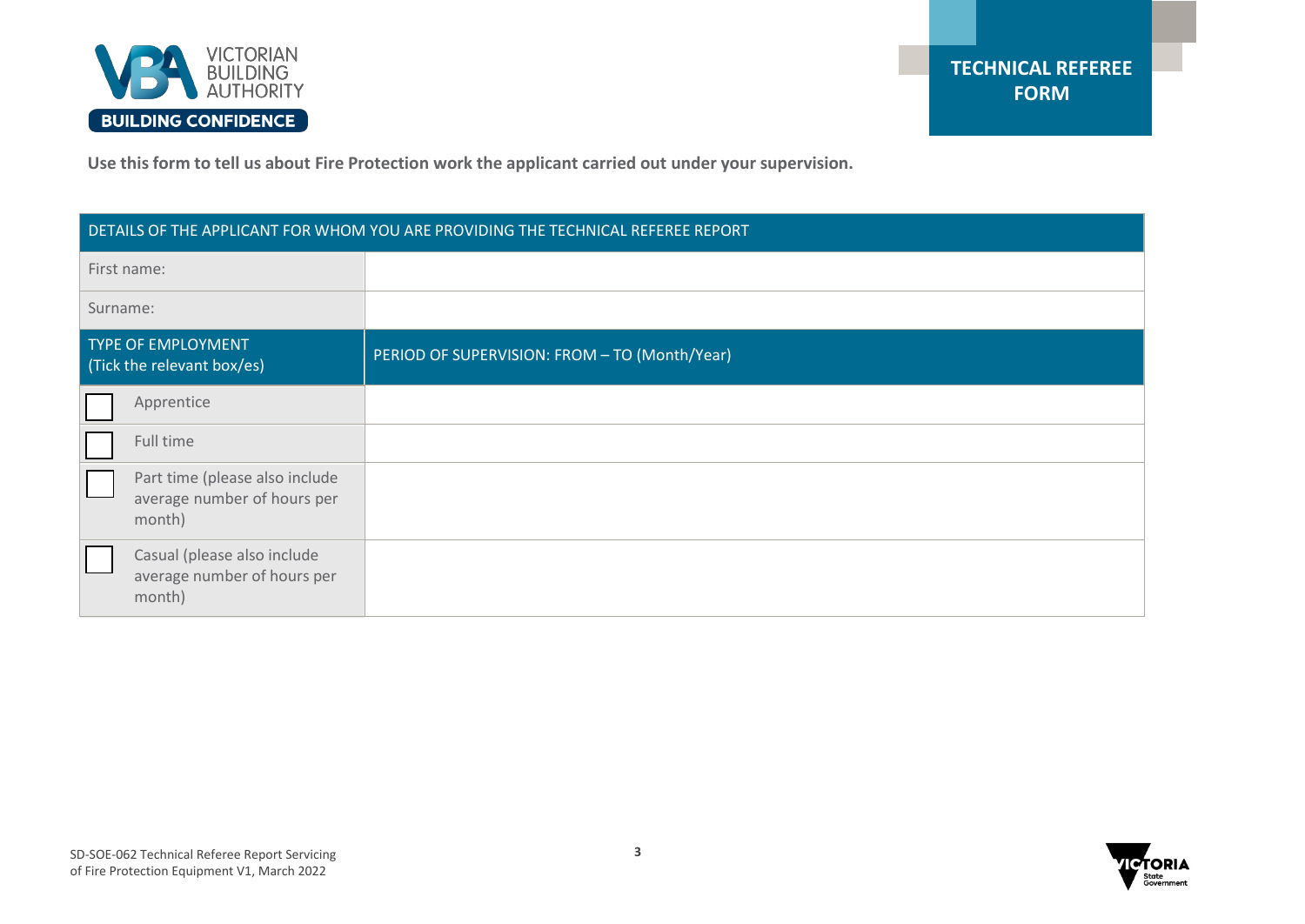

**To complete the following table:**

**Only complete the tables relevant to the classes the applicant is seeking accreditation in.**

#### **In column 1**

Tick each area of work that the applicant undertook under your supervision, otherwise leave blank.

#### **In columns 2 and 3**

Fill in information about:

- which aspects of the work the applicant performed
- when and where the work was done.

### **TECHNICAL REFEREE FORM**

#### **Remember**

- Provide information about work the applicant undertook that you supervised. Do not include information about any work that you did not supervise personally.
- Please include as much detail as possible, because the VBA will use this statement to work out whether the applicant has enough experience for registration.
- You must not (under section 221V of the *Building Act 1993*) give any false or misleading statement or information in yourreport.
- The VBA will return your report if it is incomplete or doesn'thave enough detail, and ask you for more information.

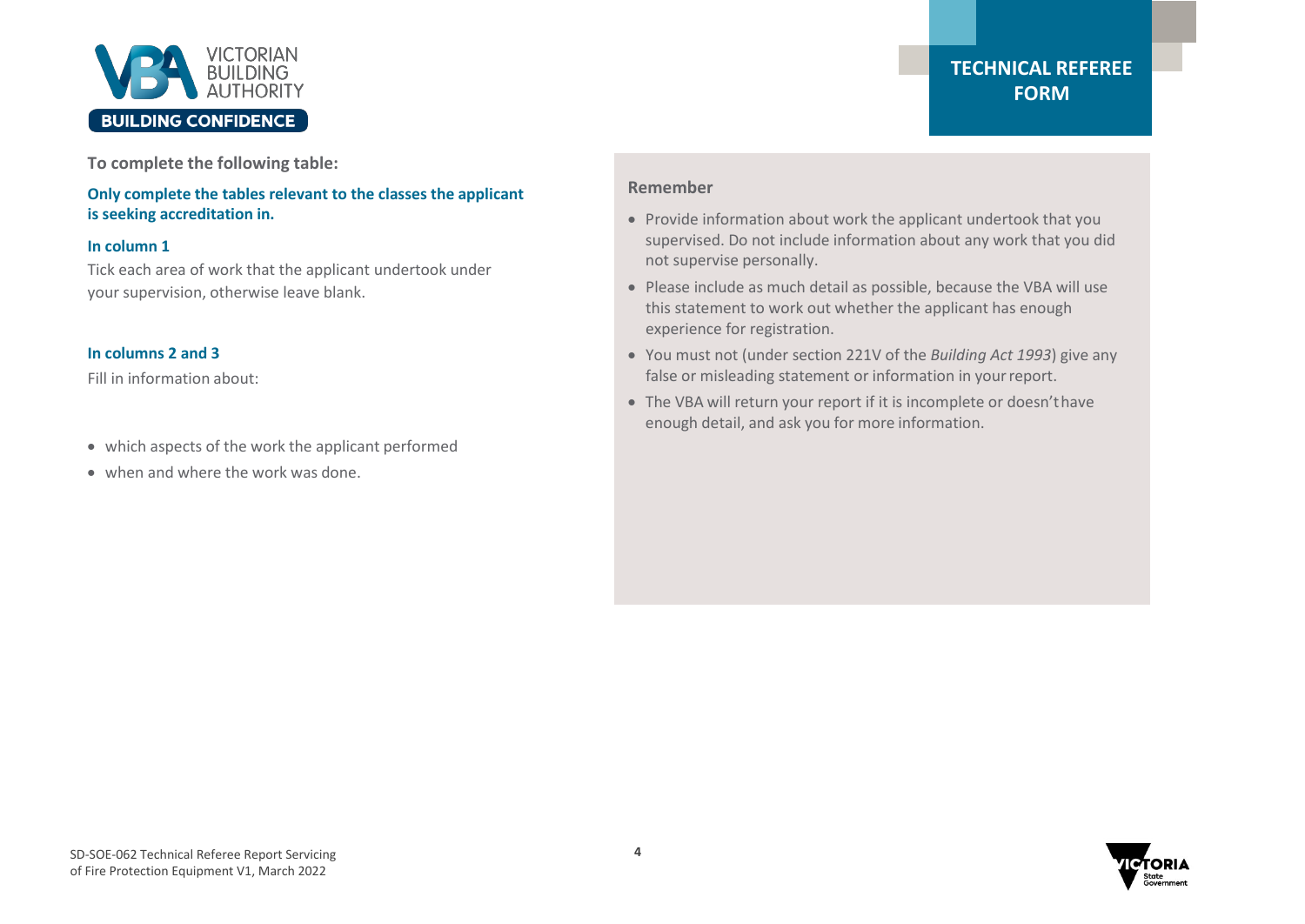

|                                                                                               | <b>Routine Servicing of Fire Hose Reels:</b>    |                                                                                                                    |                                                               |  |
|-----------------------------------------------------------------------------------------------|-------------------------------------------------|--------------------------------------------------------------------------------------------------------------------|---------------------------------------------------------------|--|
| What type of<br>work was carried<br>out?                                                      | Briefly describe the aspects of work performed: | List sites and dates where work was<br>carried out.<br>(please attach separate document if<br>insufficient space.) | How many times have they done<br>this type of work?           |  |
| <b>Conducted 'Six</b><br>Monthly' Service<br>Schedule to Fire<br>Hose Reels as per<br>AS:1851 |                                                 |                                                                                                                    | $20 - 50$ times<br>$51 - 99$ times<br>$100 +$                 |  |
| Conducted<br>'Annual' service<br>Schedule to Fire<br>Hose Reels as per<br>AS:1851             |                                                 |                                                                                                                    | $1 - 5$ times<br>$6 - 25$ times<br>$26 - 99$ times<br>$100 +$ |  |

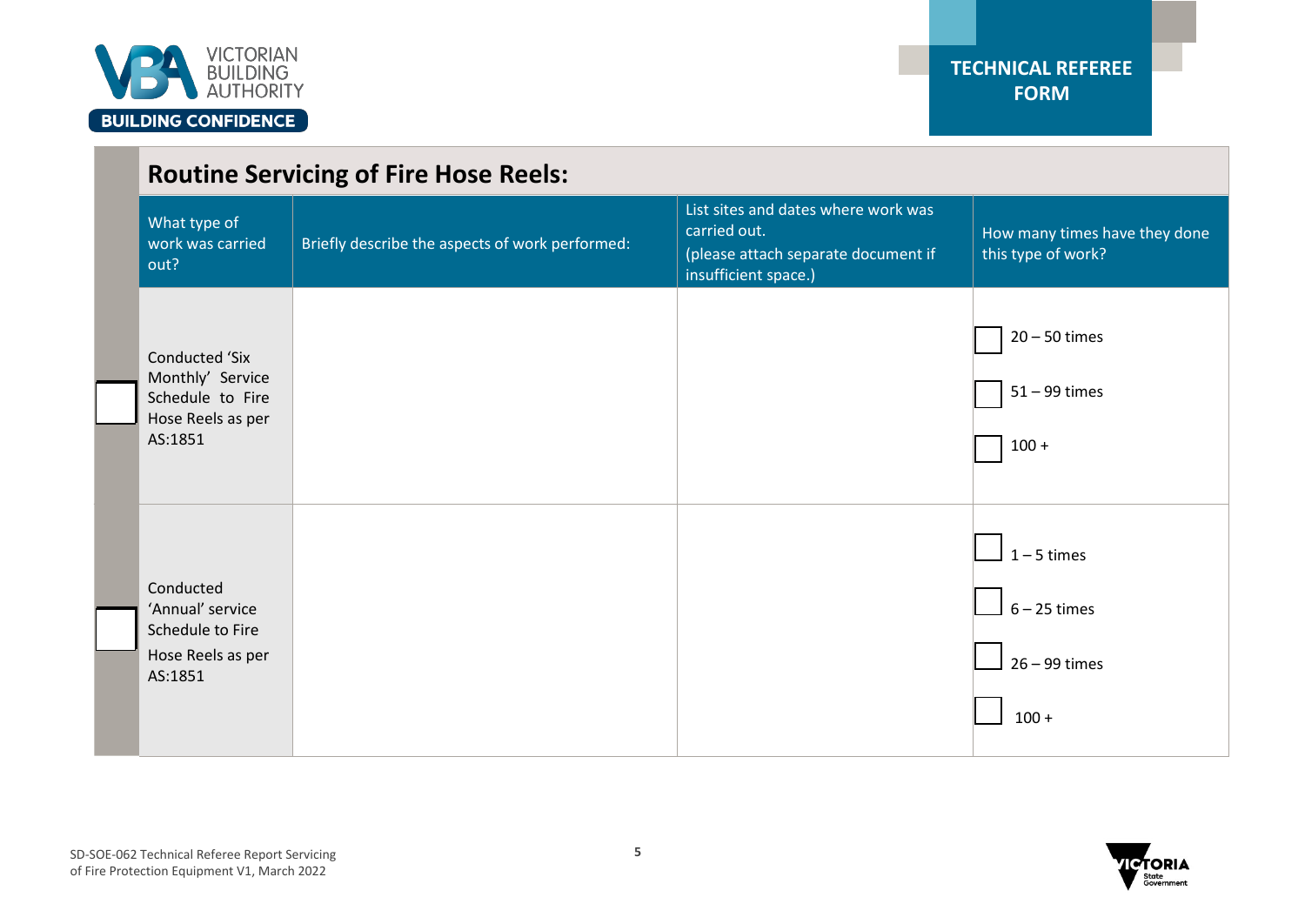

#### **Routine Servicing of Unpumped Hydrants and Valves:** What type of work was carried out? Briefly describe the aspects of work performed: List sites and date where work was carried out. (please attach separate document if insufficient space.) How many times have they done this type of work? Conducted 'Six Monthly' service Schedule to Unpumped Hydrants & Valves as per AS:1851 6 – 10 times 11 - 19 times 20 + Conducted 'Annual' service Schedule to Unpumped Hydrants & Valves as per AS:1851  $1 - 5$  times 6 – 19 times  $20 +$

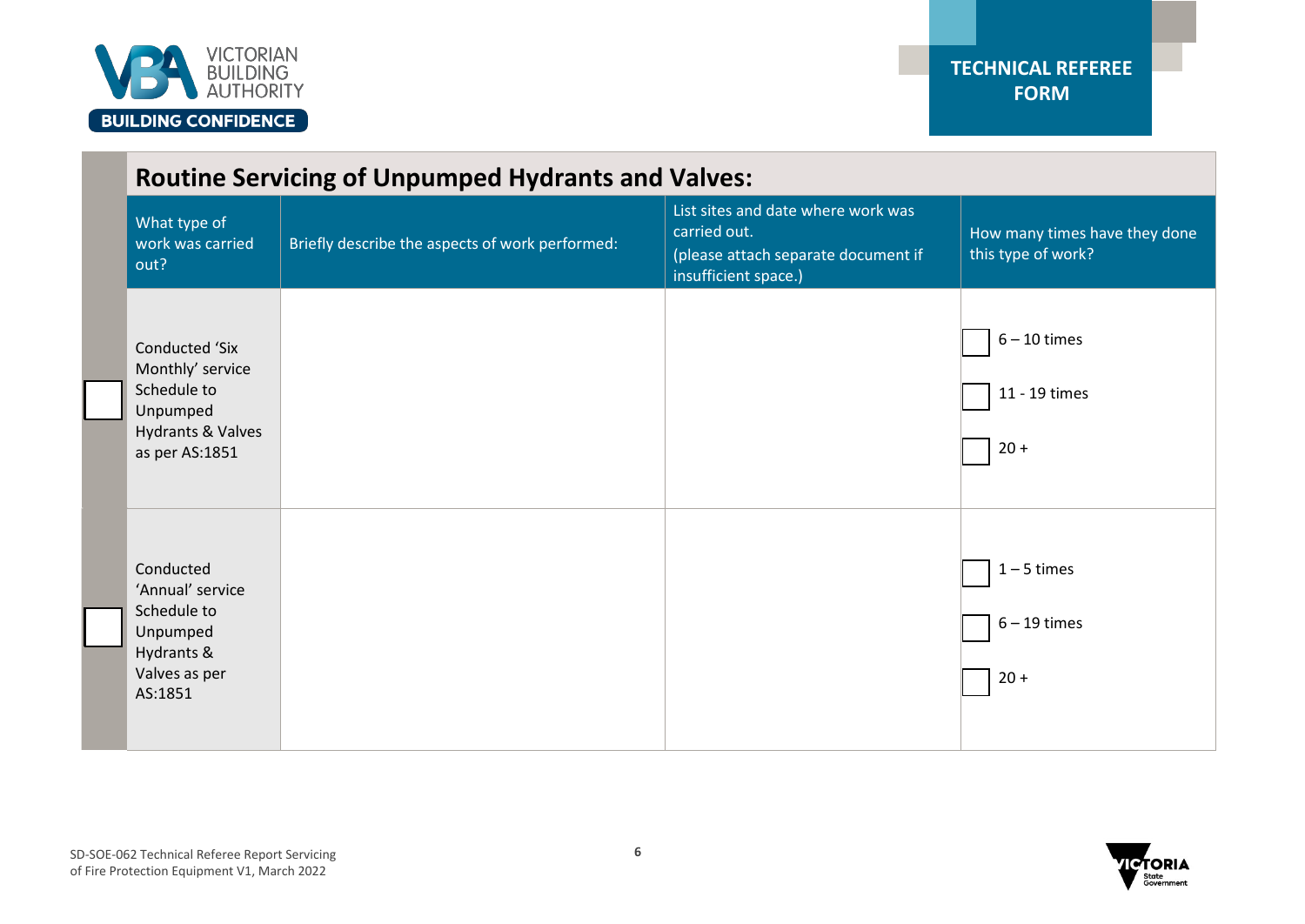

| <b>Routine Servicing of Pumped Hydrants and Valves:</b>  |                                                 |                                                                                                                   |                                                     |
|----------------------------------------------------------|-------------------------------------------------|-------------------------------------------------------------------------------------------------------------------|-----------------------------------------------------|
| What type of<br>work was carried<br>out?                 | Briefly describe the aspects of work performed: | List sites and date where work was<br>carried out.<br>(please attach separate document if<br>insufficient space.) | How many times have they done<br>this type of work? |
|                                                          |                                                 |                                                                                                                   | $1 - 25$ times                                      |
| <b>Conducted 'Six</b><br>Monthly' service<br>Schedule to |                                                 |                                                                                                                   | $26 - 100$ times                                    |
| Pumped Hydrants<br>& Valves as per                       |                                                 |                                                                                                                   | $101 - 149$ times                                   |
| AS:1851                                                  |                                                 |                                                                                                                   | $150 +$                                             |
|                                                          |                                                 |                                                                                                                   | $1 - 9$ times                                       |
| Conducted 'Annual'<br>service Schedule to                |                                                 |                                                                                                                   | $10 - 20$ times                                     |
| Pumped Hydrants &<br>Valves as per AS:1851               |                                                 |                                                                                                                   | 21 - 24 times                                       |
|                                                          |                                                 |                                                                                                                   | $25 +$                                              |

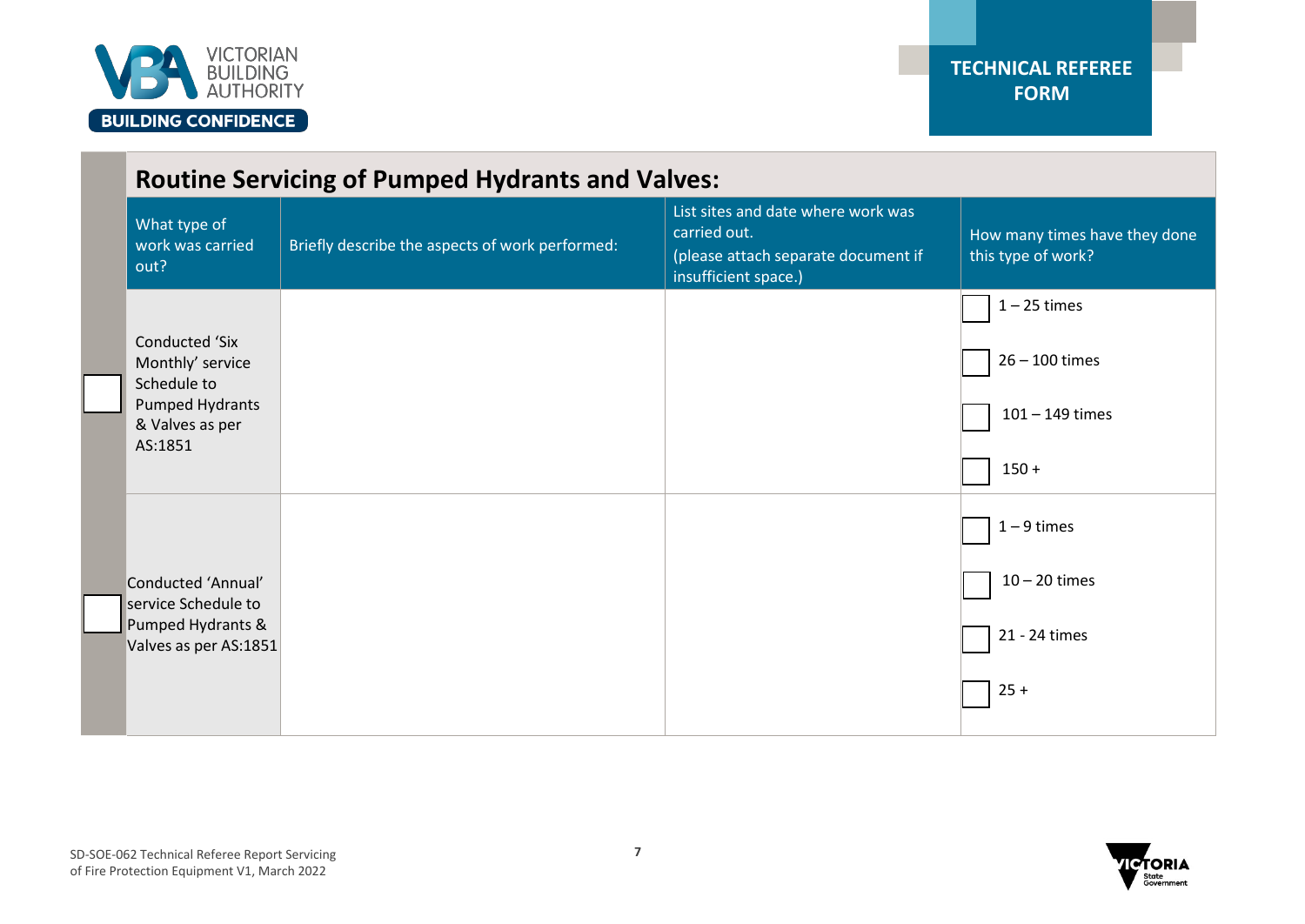

| <b>Routine Servicing of Fire Sprinklers Systems:</b>                                          |                                                 |  |                                                                                                                    |                                                     |
|-----------------------------------------------------------------------------------------------|-------------------------------------------------|--|--------------------------------------------------------------------------------------------------------------------|-----------------------------------------------------|
| What type of<br>work was carried<br>out?                                                      | Briefly describe the aspects of work performed: |  | List sites and dates where work was<br>carried out.<br>(please attach separate document if<br>insufficient space.) | How many times have they done<br>this type of work? |
| Conducted 'Six<br>Monthly' service<br>Schedule to Fire<br>sprinkler Systems<br>as per AS:1851 |                                                 |  |                                                                                                                    | $1 - 50$ times<br>$51 - 149$ times<br>$150 +$       |
| Conducted<br>'Annual' service<br>Schedule to Fire<br>sprinkler Systems<br>as per AS:1851      |                                                 |  |                                                                                                                    | $1 - 10$ times<br>$11 - 24$ times<br>$25 +$         |